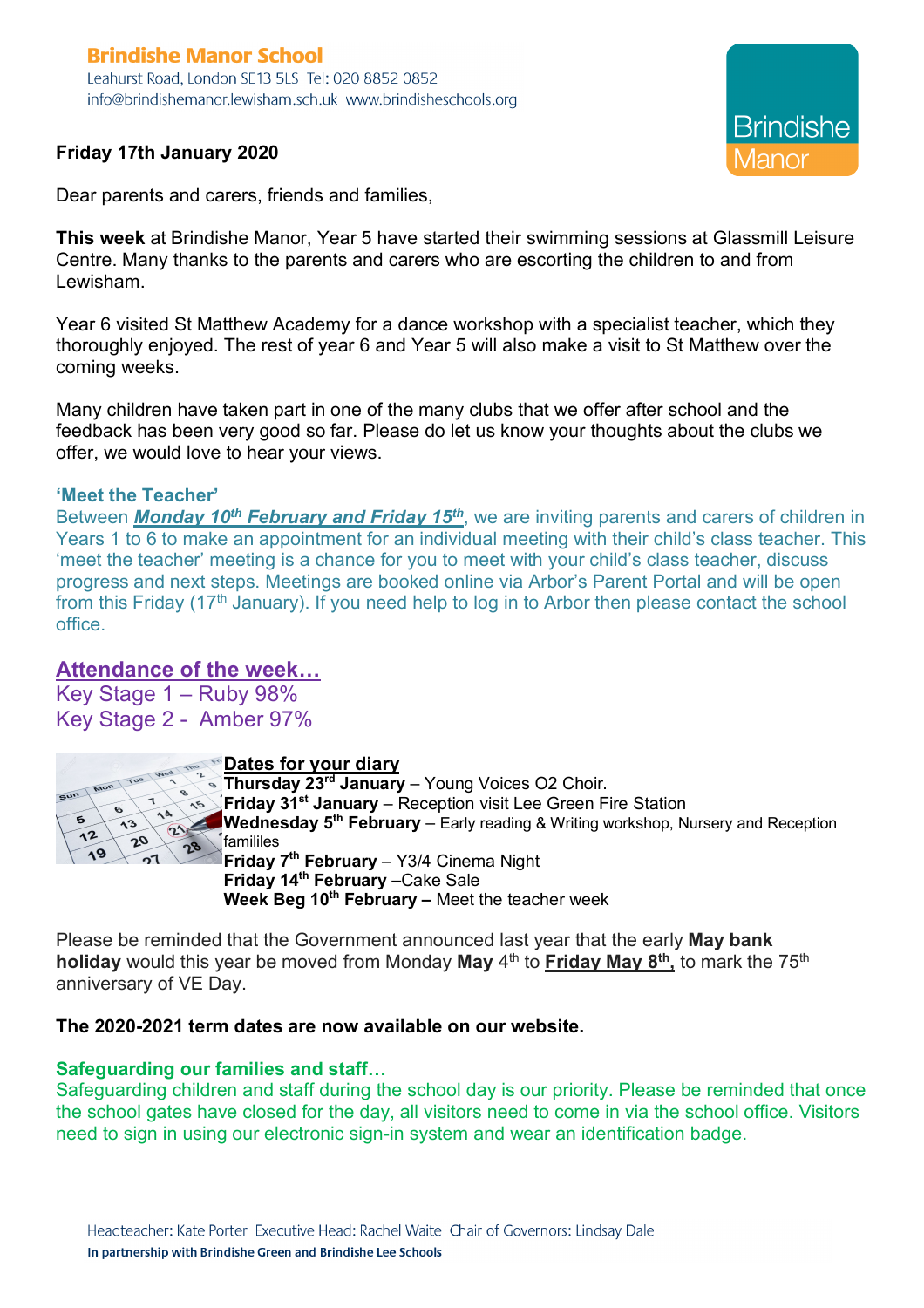Please do not hold the gate open for someone coming in behind you, or 'tailgate' someone entering in front of you. Every visitor needs to press the buzzer to let the office know who they are and the reason for their visit.

If a parent/carer arrives at any other time to collect their child, they will need to come straight to the school office and not to their child's classroom. Their child will brought to them.

With our work around safeguarding all of our families, we ask that should an issue arise you speak to a member of staff on the gate, rather than approach a family directly.

If you are arranging for another adult to collect your child/children, please make sure that the office or class teacher have been informed.

Best wishes for the weekend

Kate Porter Headteacher

**Nursery** - This week, in Nursery, we made our own fire fighters and fire engines to display on the wall. Thank you for all the boxes parents regularly bring in to help us with our creative learning and fun activities. You are welcome to come and have a look at the children's learning in class. We have also been ordering numbers and talked a bit about the meaning of 'more' and 'less'. In phonics we learned the sound 'p' and discussed a number of words that start with this sound. We all had a go at writing letters on the big electronic board in class. The children had a chance to take part in specific listening activities which they all thoroughly enjoyed. Have a lovely weekend.

**Reception -** We are so impressed with how the children are applying their knowledge of phonics to begin to read simple texts and write words and sentences. All the reading and learning you do at home makes a huge difference and we really appreciate your ongoing support. In maths this week we have been thinking about 0 and what that means. We have also started looking at different ways to make 5, for example "3 and 2 make 5". You could challenge your child to do this at home with food items, household objects or toys. How many different ways can they find?

We have begun exploring different artistic techniques such as printing, watercolour washes and collage. In Turquoise Class, we have taken inspiration from Kandinsky to create trees and in Emerald Class we have been experimenting with using watercolours to create a background.

At the end of the Spring Term we will be hosting a whole-school art exhibition which we are very excited about. We would like to invite family members who work in the arts or have a creative hobby to come in to school to run a workshop and/or talk to the children about how you use art in your job or your hobby. Please come and speak to your child's class teacher if you would like to be involved!

**Year 1 -** Year One has had another exciting week of learning. We are investigating materials and Onyx class has decided to build shelters out of various materials to test which of the Three Little Pigs had the most common sense. We are finishing off our houses of straw, sticks & bricks and are also testing cardboard, fabric and plastic to see if maybe the Little Pigs missed a trick! Next week we will conduct a fair test using a fan to see it we can huff and puff them down! In phonics we are investigating split vowel digraphs and focussed on a e this week. Try challenging your child to a word-off and see who can think of the most a e words! There is a good video from Alphablocks which helps children see the different ways to make the 'ay' sound. Jasper Class has been visited by a very 'naughty' visitor... ask what has happened to their classroom this week! Have a lovely, restful week end.

**Year 2 -** This week Year 2 children worked very hard on planning and retelling the story of Lila and the Secret of Rain. Children are writing it in the past tense and trying to use adverbials of time and place.